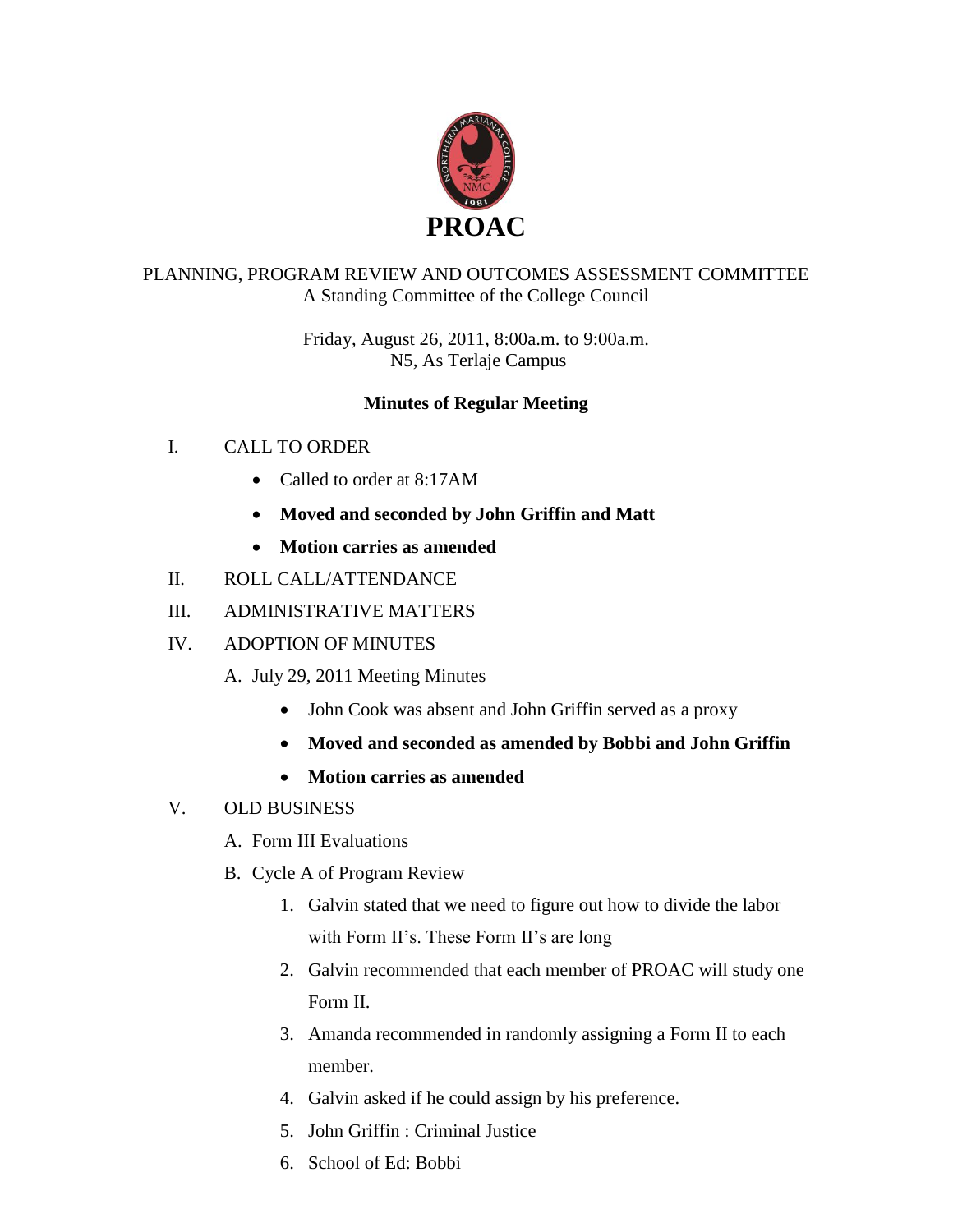- 7. ABE: Amanda
- 8. Liberal Arts: Leo
- 9. NRM: Dave
- 10. NDU and ELI: Galvin
- 11. Galvin asked John Cook to assist John Griffin with Criminal **Justice**
- 12. Galvin asked Jennifer to assist Amanda with ABE
- 13. Nursing: John Jenkins
- 14. Galvin will ask Jim Kline to help Leo
- 15. Galvin will ask Dave to assist Bobbi
- 16. Galvin will ask Floyd to assist John Jenkins
- 17. Business: Roger, Matt
- 18. Moved and by John Jenkins and Seconded by Bobbi to adopt these assignments.
- 19. Motion carries.
- 20. John asked if we should work together or separately.
- 21. Galvin recommended working together.
- 22. Galvin will develop a rubric for measuring Form II's.
- C. Compliance Matrix
	- Galvin stated there needs to be some corrections with the Compliance Matrix.

#### VI. NEW BUSINESS

- A. Accountability of Program Review
	- 1. Galvin stated that PROAC is not the enforcement arm. This is an administrative issue.
	- 2. Galvin stated that we need to discuss on how to make it more manageable.
	- 3. Galvin stated that Management Team will be the enforcer in regards to accountability.
	- 4. Galvin stated that Ray Muna will assist programs with the Records of Dialogue.
	- 5. Galvin stated that Lisa and he will help improve Form II submissions.